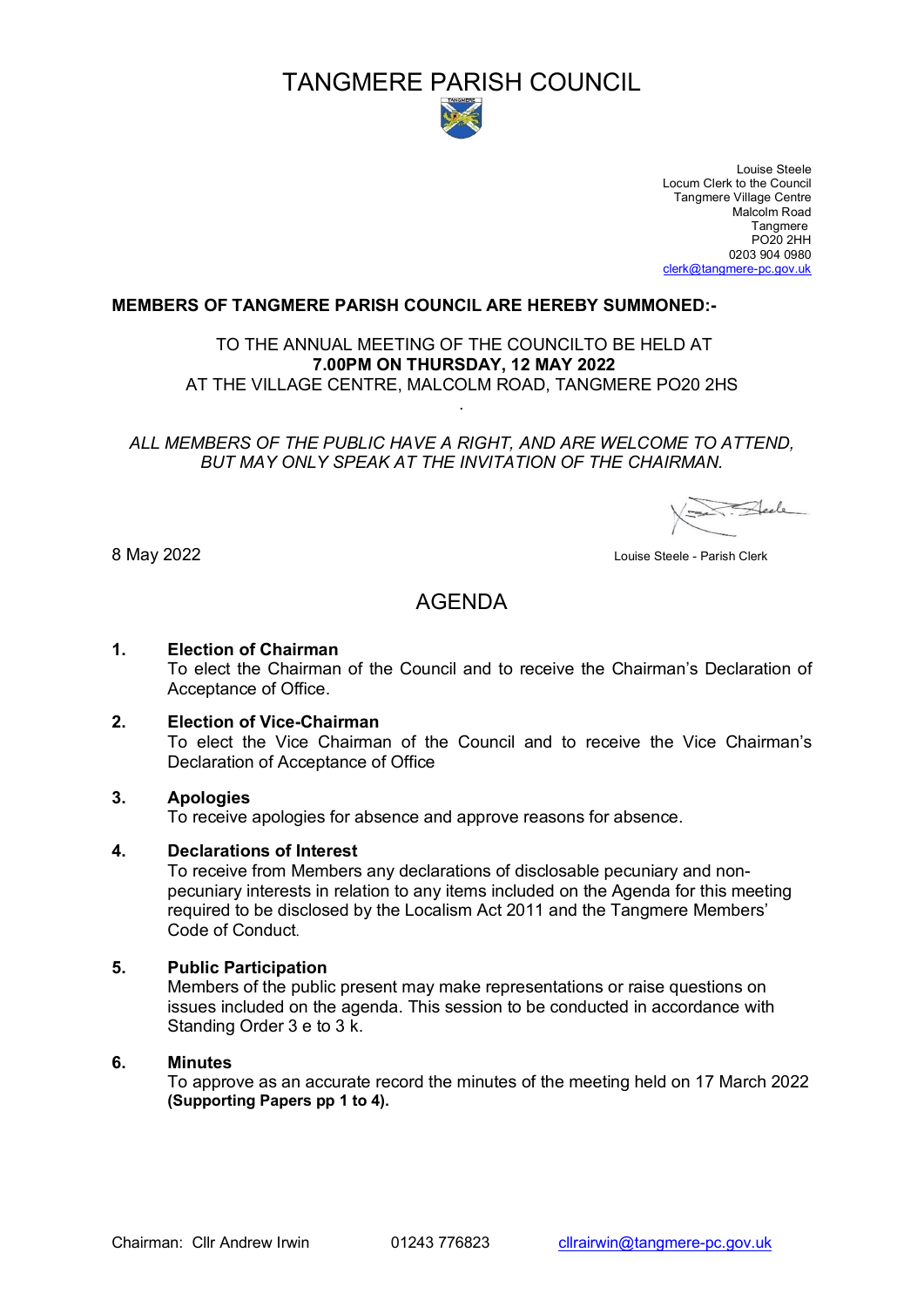## **7. Minutes & Reports from Committees**

To receive the draft minutes and oral reports from Committee Chairman for the meetings indicated:

- **i.** Environment Committee –5 April 2022 **(Supporting Papers to follow)**
- **ii.** Village Centre Committee –12 April 2022 **(Supporting Papers to follow)**
- **iii.** Finance Committee –26 April 2022 **(Supporting Papers to follow)**

## **8. Reports from Working Parties**

To receive oral reports from the working parties indicated:

- Allotments Working Party
- Covid-19 Working Group
- Tangmere Action Group
- Tree Planting Working Party
- Strategic Development Master Plan Working Party

#### **9. Membership of Committees**

To appoint the membership of the Council's Committees. Membership as at the end of 2021/22 shown below:

Cllr Beach Cllr Beach Cllr Birkett Cllr Birkett Cllr Irwin Cllr Blythe Cllr Oakley Cllr du Closel Cllr Stanbridge Cllr Irwin

FINANCE COMMITTEE ENVIRONMENT COMMITTEE Cllr Oakley Cllr Ware Vacancy

VILLAGE CENTRE APPEALS PANEL Cllr Birkett Cllr Birkett Cllr Irwin Cllr Oakley Cllr Ware Vacancy

#### **10. Working Parties**

To review the purpose and terms of reference the Council's Working Parties and to agree those that should continue for the civic year. **(Supporting Papers pp 5 to 6 )**

#### **11. Representatives to Outside Bodies**

To appoint Council representatives to outside bodies **(Supporting Papers p 7)**

#### **12. Standing Orders**

To review and adopt Standing Orders for the Council (view online at [https://tangmere](https://tangmere-pc.gov.uk/documents/standing-orders/)[pc.gov.uk/documents/standing-orders/](https://tangmere-pc.gov.uk/documents/standing-orders/) ).

#### **13. Financial Regulations**

To review and adopt Financial Regulations for the Council (view online at <https://tangmere-pc.gov.uk/documents/financial-regulations/>)

#### **14. Scheme of Delegation**

To review and adopt the Council's Scheme of Delegation (view online at [https://tangmere-pc.gov.uk/wp-content/uploads/2021/11/Scheme-of-Delegation-May-](https://tangmere-pc.gov.uk/wp-content/uploads/2021/11/Scheme-of-Delegation-May-2021.pdf)[2021.pdf](https://tangmere-pc.gov.uk/wp-content/uploads/2021/11/Scheme-of-Delegation-May-2021.pdf) )

## **15. Internal Auditor's Report**

To receive the final report of the Internal Auditor dated 12 April 2022 **(Supporting Papers pp 8 to 21 and p 24)**